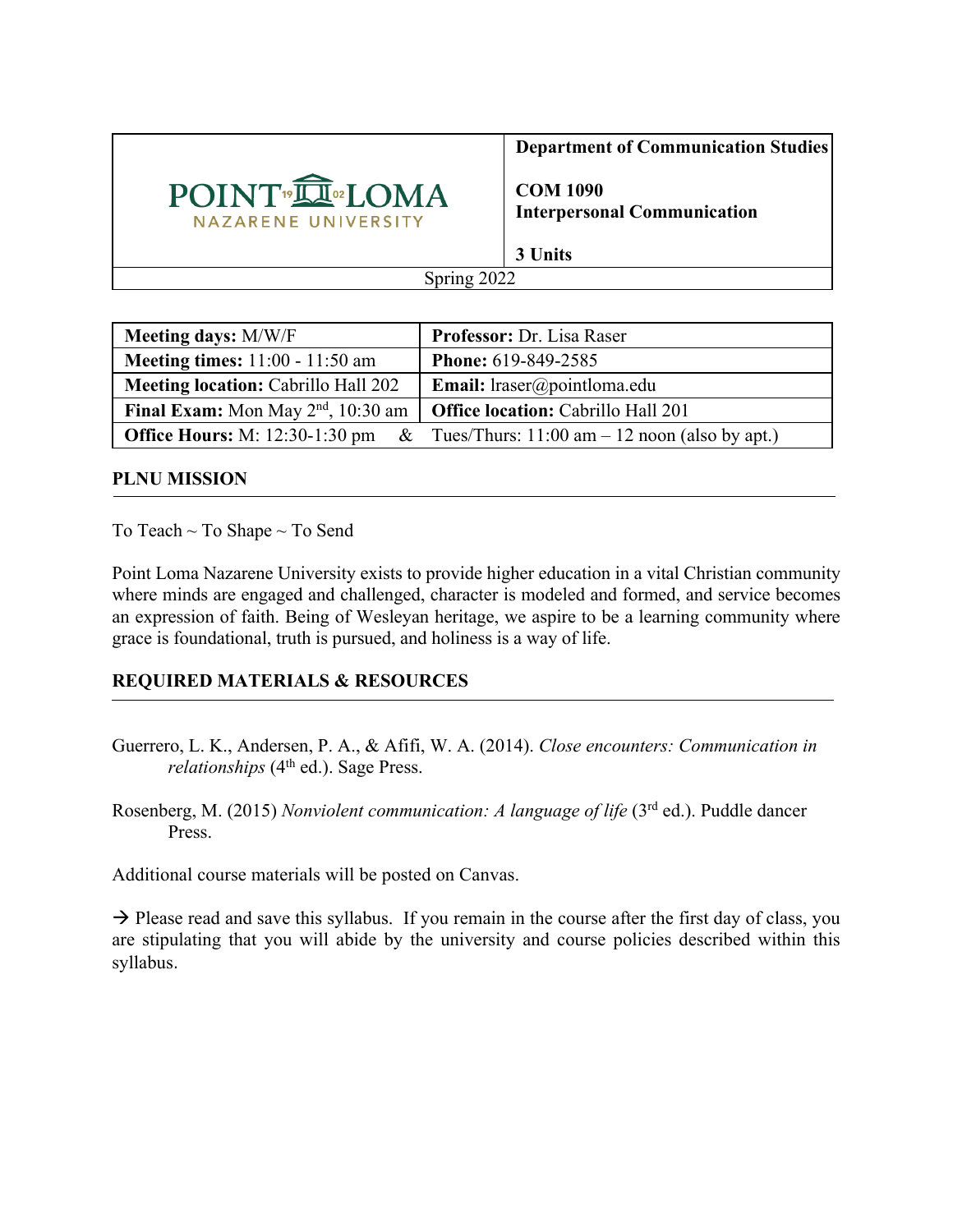#### **COURSE DESCRIPTION**

Relationships are a central component of our everyday lives and influence how we construct our personal sense of identity. In this course, we will be taking a relational approach to the study of interpersonal communication (communication between individuals) by focusing mainly on close relationships (family, friends, romantic partners). We will critique positive and negative communication patterns that we have observed in the media and past interactions and we will apply interpersonal theory and concepts to improve our communication within our own close relationships. In addition, we will be learning the language of Nonviolent Communication (NVC) to implement into our daily interactions. Through NVC practice and reflection, we will cultivate a practice of empathetic communication to both self and others.

### **COURSE LEARNING OUTCOMES**

By the end of the course, students will be able to:

- Explain theories and concepts of interpersonal communication and apply these concepts to personal relationships.
- Identify the guiding principles of Nonviolent Communication and apply this communication process/language to your relationships, workplaces, and communities.
- Distinguish empathetic communication from other forms of non-empathetic communication and demonstrate empathic communication to both self and others.
- Evaluate the positive and negative effects of communication behaviors and their impact on close relationships.
- Self-reflect and asses your own communication behaviors in relationships through journaling and sharing in a supportive group environment.

## **COURSE FORMAT AND POLICIES**

**Support:** I am committed to helping every student attain their best possible education.

I AM HERE TO HELP! Please do not hesitate to ask questions, or ask for help, in or out of class. I will also be available if you would like me to review your work and give you feedback before it is turned in or presented. If you have any needs that it would be helpful for me to be aware of, please do let me know.

**Attendance:** As members of a learning community, your presence is appreciated, and your absence is noticed. The class sessions are set up to help people learn from each other (through discussions, activities, etc.) and you are expected to attend each class session. **Everyone** has useful and insightful information to offer to the class. Participation is the core of this work, and to help keep track of that, I take attendance.

You are allowed two (2) absences in the course of the semester without penalty. The only absences excused after that will be university approved absences or Covid-related absences with accommodation from the EAC (see sections below). It is your choice how you use these absences and it is encouraged that you use them wisely. Please note that these 2 absences DO include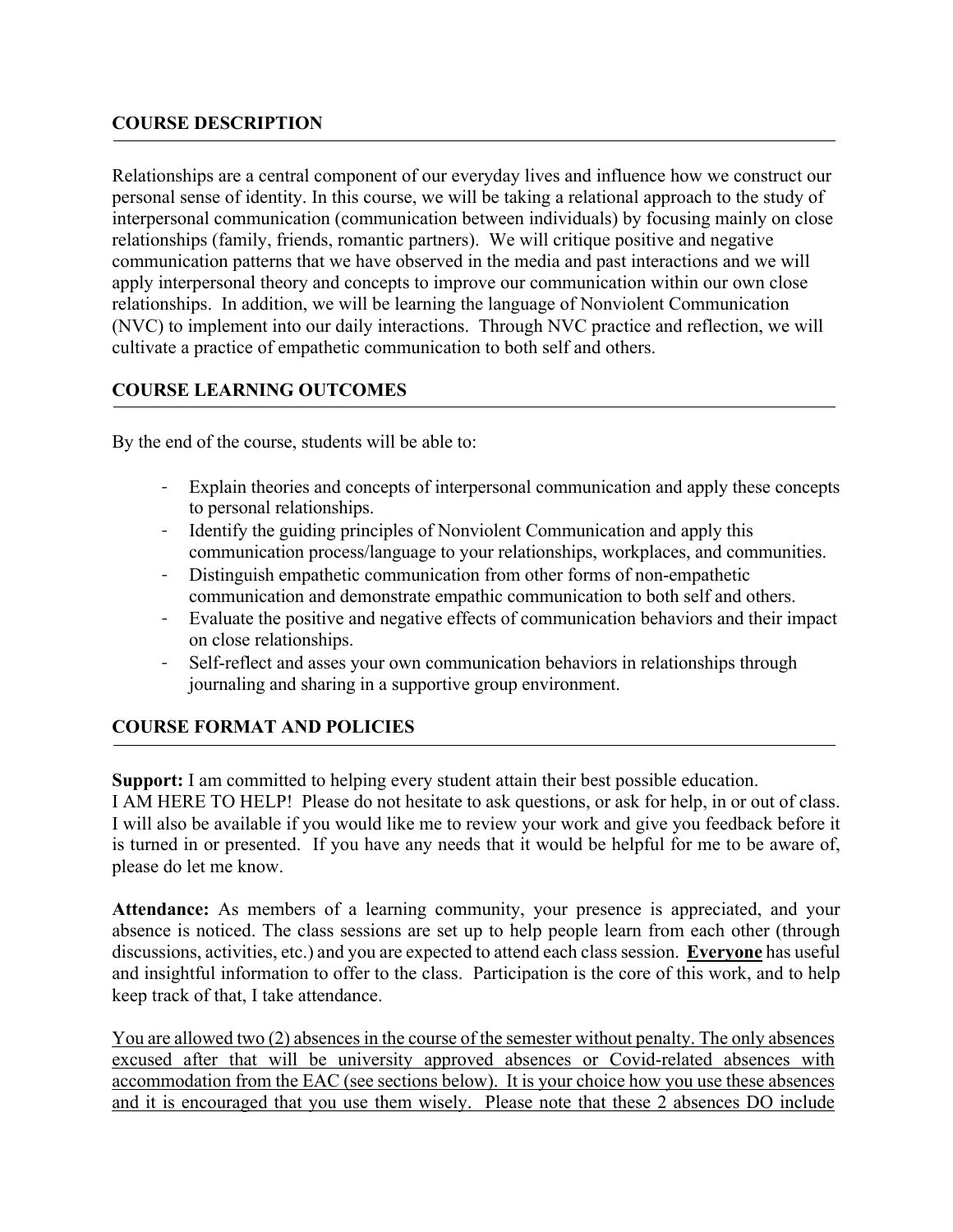instances of illness, quarantine, and family obligations. Each absence over two will result in a 15-point deduction to your overall grade.

University Approved Absences: Absences for certain events and obligations recognized by the University (i.e.: participation in sports, forensics, music tours, field trips, etc.) may be counted as "excused." Please notify me at least one week prior to such absences with documentation and contact information from the sponsoring program/department. You are responsible for making up all work missed due to absences in a timely manner, to be worked out ahead of time with me.

**PLNU Attendance and Participation Policy:** Regular and punctual attendance at all class sessions is considered essential to optimum academic achievement. If the student is absent for more than 10 percent of class sessions, the faculty member will issue a written warning of deenrollment. If the absences exceed 20 percent, the student may be de-enrolled without notice until the university drop date or, after that date, receive the appropriate grade for their work and participation.

**COVID-19:** Our course will follow all of the PLNU policies related to Covid-19. Please see the PLNU Covid-19 website, the Covid-19 Canvas course, and the PLNU catalog for the most current policies. All of us, including me, can show our respect and care for each other by wearing our masks indoors, and not coming to class if we do not pass the Campus Clear app or have any Covid symptoms. If you have Covid-related absences with documentation from the EAC that extend beyond the two "freebie" absences allotted for the course, they will be excused. You will still be responsible for getting the notes from a classmate and keeping up with all assignments for any classes you miss.

Due to our current pandemic conditions, there is the possibility that classes may periodically need to be held in an asynchronous or synchronous online format. The attendance policy still applies to these types of class formats. Please check email/Canvas announcements on a regular basis for any course updates.

#### **Zoom Class Expectations:**

- 1. Please show up to Zoom on time.
- 2. Turn on camera and make sure your camera is turned on for the entire length of the class.
- a. If you need to have your camera turned off an email MUST be sent to me prior to class otherwise I will consider this an absence.
- b. Excused reasons for intermittent camera being off: need to use the restroom, may need to protect roommate.
- 3. Participate with professor and peers by unmuting OR using the chat.
- 4. Make sure you are in a quiet space (when possible) free of distractions.
- a. You should reserve this class time just like you would if you were face to face.
- b. You should not be driving or at work during a Zoom class.
- 5. Once PLNU returns to face-to-face learning, Zoom class sessions will not be an option.
- 6. Please keep in mind that PLNU's absence policy states that you may not surpass 20% of our class sessions.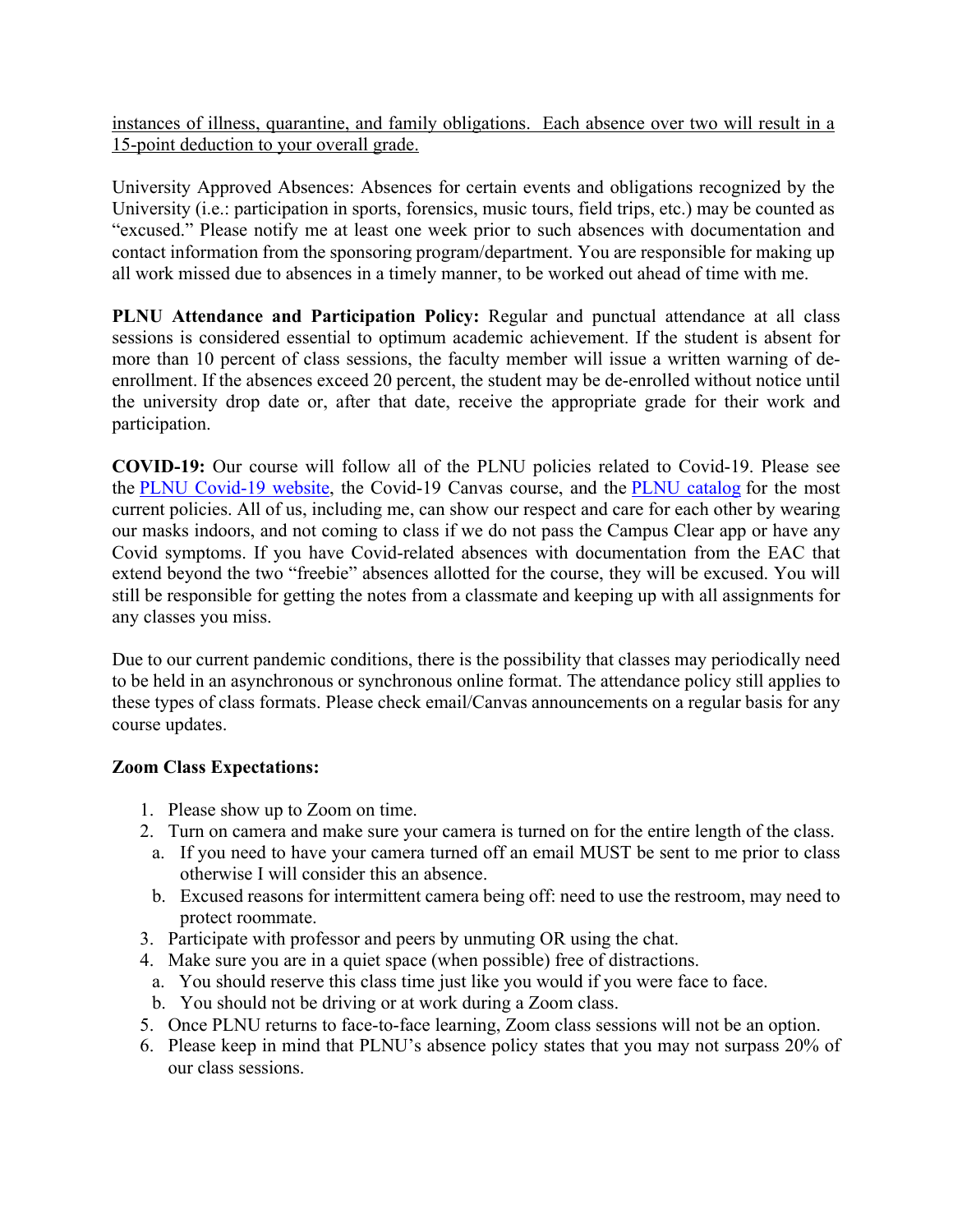**Late to Class/Leaving Early:** It is an expectation of this class community that we begin our class time together, and complete our class time together each day. Instances of habitual lateness are a distraction to our class community and may impact your ability to participate fully in the course. Therefore, I do make note when you are late to class and five tardies will equal one absence. Please talk to me early in the semester if you have any questions or concerns about this policy.

Being absent for more than 20 minutes during any part of a class period, whether at the beginning, middle, or end, will constitute an absence. Similarly, it is expected that you remain actively engaged in the classroom discussion and activities until the end of the class period. If you absolutely must leave early one day for a personal/emergency reason, please let me know at the class period prior or via email before class. (During advising time, please arrange any advising meetings with your academic adviser so that they do not conflict with your class schedule.)

Late Work/Make-Up Work: All assignments are to be submitted/turned in according to the due dates set on this syllabus schedule and on Canvas. In general, no late or makeup written assignments/presentations will be allowed. Please communicate with me in advance of an assignment due date if you are concerned that an illness or other personal hardship may prevent you from turning in an assignment on time. If you are absent on the day of a test or a presentation, I will only consider a make-up opportunity if you have communicated with me in advance of your absence and you have documentation of your absence (for example, a note from your doctor or Covid-related accommodations from the EAC).

**Incompletes:** Incompletes will only be assigned in extremely unusual circumstances, given reasonable justification.

**Electronic Devices:** The use of cell phones and laptops/tablets during class is prohibited unless I ask for them to be used as a specific part of a class activity. Please join me in turning off or silencing all cell phones, laptops, and similar electronic devices and keeping them out of sight for the duration of class. This policy was influenced by two important pieces of research: 1. Faria Sana, Tina Weston, and Nicholas J. Cepeda, "Laptop Multitasking Hinders Classroom Learning for Both Users and Nearby Peers," Computers and Education (March 2013): "We found that participants who multitasked on a laptop during a lecture scored lower on a test compared to those who did not multitask, and participants who were in direct view of a multitasking peer scored lower on a test compared to those who were not. The results demonstrate that multitasking on a laptop poses a significant distraction to both users and fellow students and can be detrimental to comprehension of lecture content." 2. Pam A. Mueller and Daniel M. Oppenheimer, "The Pen Is Mightier Than the Keyboard: Advantages of Longhand Over Laptop Note Taking" (April 2014). In this study, the authors found that students who hand wrote their notes during lectures remembered more material than students who used laptops for notetaking because they could not write everything down verbatim. The extra processing required by the hand writers to select important over extraneous information was beneficial for their retention of the material they were learning.

**Email:** I will frequently use email to communicate with you and I do my best to respond to your emails as promptly as possible. If you send me an email after 5 pm, or over the weekend or on a holiday, I will respond on the following school day.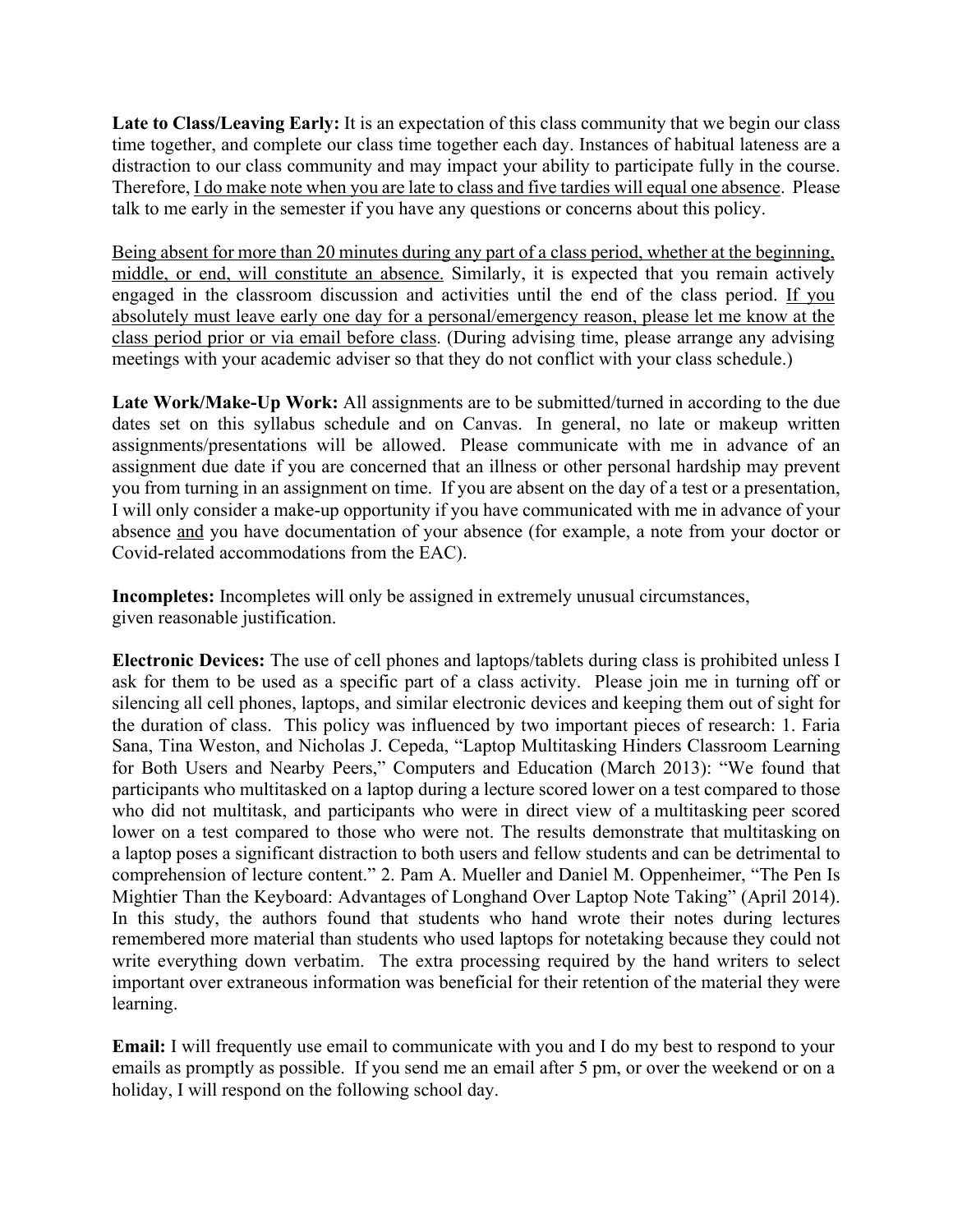**Written Work:** Please type, double-space and staple all written work unless instructed otherwise. It is my expectation that all writing will be clear, coherent, and free of grammatical/spelling errors. Please proof all written work – your grade will reflect both the substance and the style of your writing. When working on the computer, try to plan for the "unexpected" but predictable problems: plan extra time for library printing issues and back up files as you go.

**Student Responsibility:** It is your responsibility to maintain your class schedule. Should the need arise to drop this course (personal emergencies, poor performance, etc.), you have the responsibility to follow through (provided the drop date meets the stated calendar deadline established by the university). Simply ceasing to attend this course or failing to follow through to arrange for a change of registration (drop/add) may easily result in a grade of F on the official transcript.

**Final Exam Policy:** Successful completion of this class requires taking the final examination on its scheduled day. Final exams will not be given early before our assigned date/time. Please arrange any activities or transportation for the break around this finals schedule so that you can be present at the assigned time.

**PLNU Academic Honesty Policy:** Students should demonstrate academic honesty by doing original work and by giving appropriate credit to the ideas of others. Academic dishonesty is the act of presenting information, ideas, and/or concepts as one's own when in reality they are the results of another person's creativity and effort. A faculty member who believes a situation involving academic dishonesty has been detected may assign a failing grade for that assignment or examination, or, depending on the seriousness of the offense, for the course. Faculty should follow and students may appeal using the procedure in the university Catalog. See Academic Policies for definitions of kinds of academic dishonesty and for further policy information.

**PLNU Copyright Policy:** Point Loma Nazarene University, as a non-profit educational institution, is entitled by law to use materials protected by the US Copyright Act for classroom education. Any use of those materials outside the class may violate the law.

**PLNU Academic Accommodations Policy:** PLNU is committed to providing equal opportunity for participation in all its programs, services, and activities. Students with disabilities may request course-related accommodations by contacting the Educational Access Center (EAC), located in the Bond Academic Center ( $\text{EAC}(a)$  pointloma.edu or 619-849-2486). Once a student's eligibility for an accommodation has been determined, the EAC will issue an academic accommodation plan ("AP") to all faculty who teach courses in which the student is enrolled each semester. PLNU highly recommends that students speak with their professors during the first two weeks of each semester/term about the implementation of their AP in that particular course and/or if they do not wish to utilize some or all of the elements of their AP in that course.

Students who need accommodations for a disability should contact the EAC as early as possible (i.e., ideally before the beginning of the semester) to assure appropriate accommodations can be provided. It is the student's responsibility to make the first contact with the EAC.

If students do not wish to avail themselves of some or all of the elements of their AP in a particular course, it is the responsibility of those students to notify their professor in that course. PLNU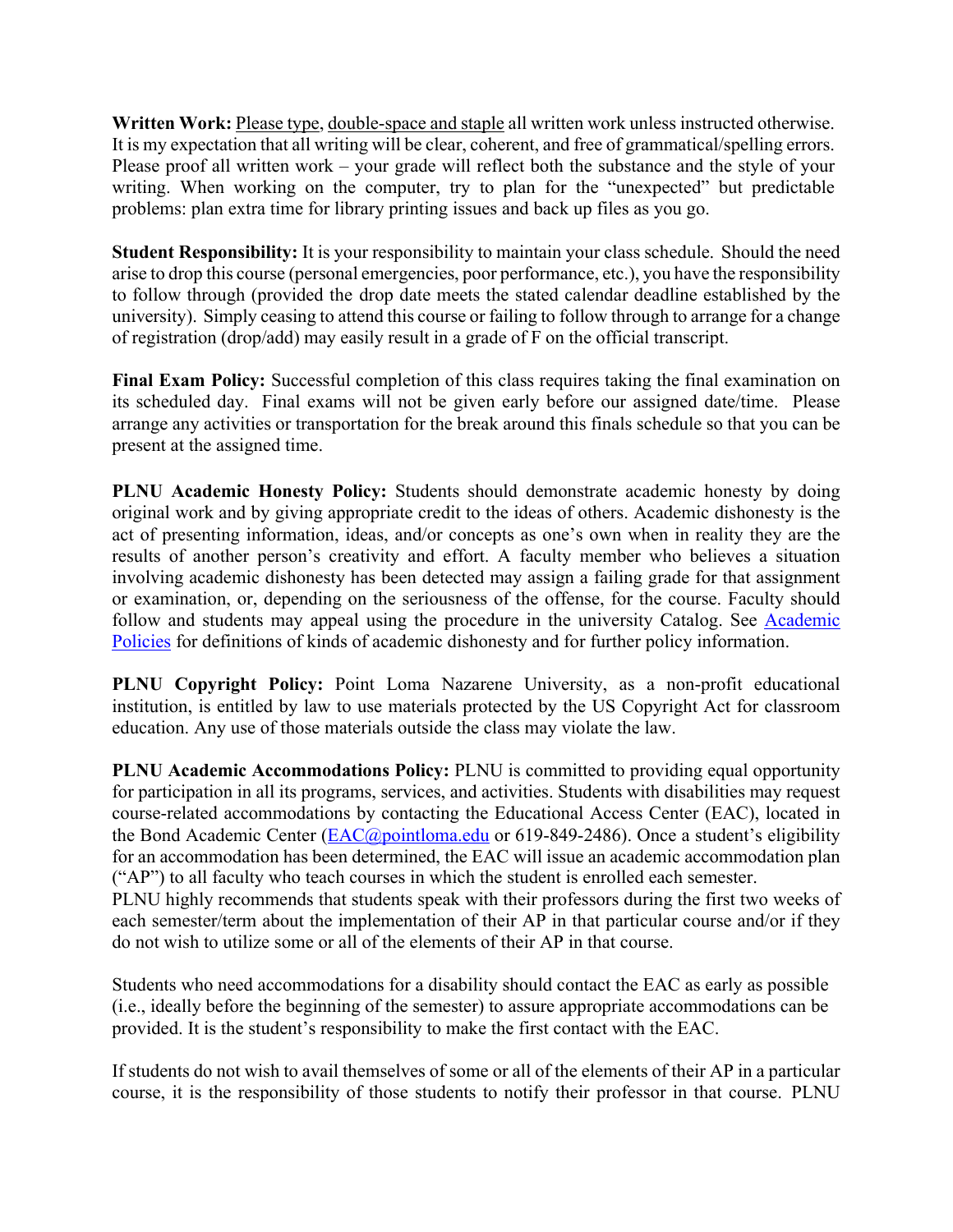highly recommends that EAC students speak with their professors during the first two weeks of each semester about the applicability of their AP in that particular course and/or if they do not desire to take advantage of some or all of the elements of their AP in that course.

**Spiritual Care:** Please be aware PLNU strives to be a place where you grow as whole persons. To this end, we provide resources for our students to encounter God and grow in their Christian faith. If students have questions, a desire to meet with the chaplain or have prayer requests you can contact the Office of Spiritual Development.

**State Authorization:** State authorization is a formal determination by a state that Point Loma Nazarene University is approved to conduct activities regulated by that state. In certain states outside California, Point Loma Nazarene University is not authorized to enroll online (distance education) students. If a student moves to another state after admission to the program and/or enrollment in an online course, continuation within the program and/or course will depend on whether Point Loma Nazarene University is authorized to offer distance education courses in that state. It is the student's responsibility to notify the institution of any change in his or her physical location. Refer to the map on State Authorization to view which states allow online (distance education) outside of California.

### **CLASS ASSIGNMENTS & COURSE SCHEDULE**

**Empathy Practice Groups:** In an effort to grow our Nonviolent Communication skills within the context of community, you will meet with a group of classmates of your choice in an empathy practice group. You will meet with your group at least three times and you will have the opportunity to practice giving and receiving empathy and expressing yourself honestly. Empathy practice groups give you a space to reflect on what you are learning and apply it along with others who are engaging the same material. After each meeting, you will write and submit a reflection that summarizes the ways that your empathy group members met your needs and how you contributed to the lives of your empathy group members. A guide (along with more assignment details) for these meetings will be provided on Canvas.

**NVC Journals:** Your NVC journals will include reflections on thoughts, feelings, and observations from a current or past experience of your choosing. You will use a specific guide for these journals and we will look at a sample together in class. Ideally, try journaling once a week, and I will collect at least one journal entry twice during the semester. (You may turn in what you consider to be your best, most complete and in-depth efforts, and keep the others as practice.) Please type your NVC journals and submit them to Canvas. In reviewing the journals, I will be looking for completion and a thorough use of the NVC components. I will offer supportive feedback/guidance on these, rather than scrupulous editing.

**Exams:** There will be a midterm and a final exam in this course. These exams will consist of a mix of multiple choice, T/F, fill-in-the-blank, and short response/essay questions. No early or late make-up exams will be given. Please arrange any activities and transportation for the breaks around our schedule so that you can be present to take the tests at the assigned time.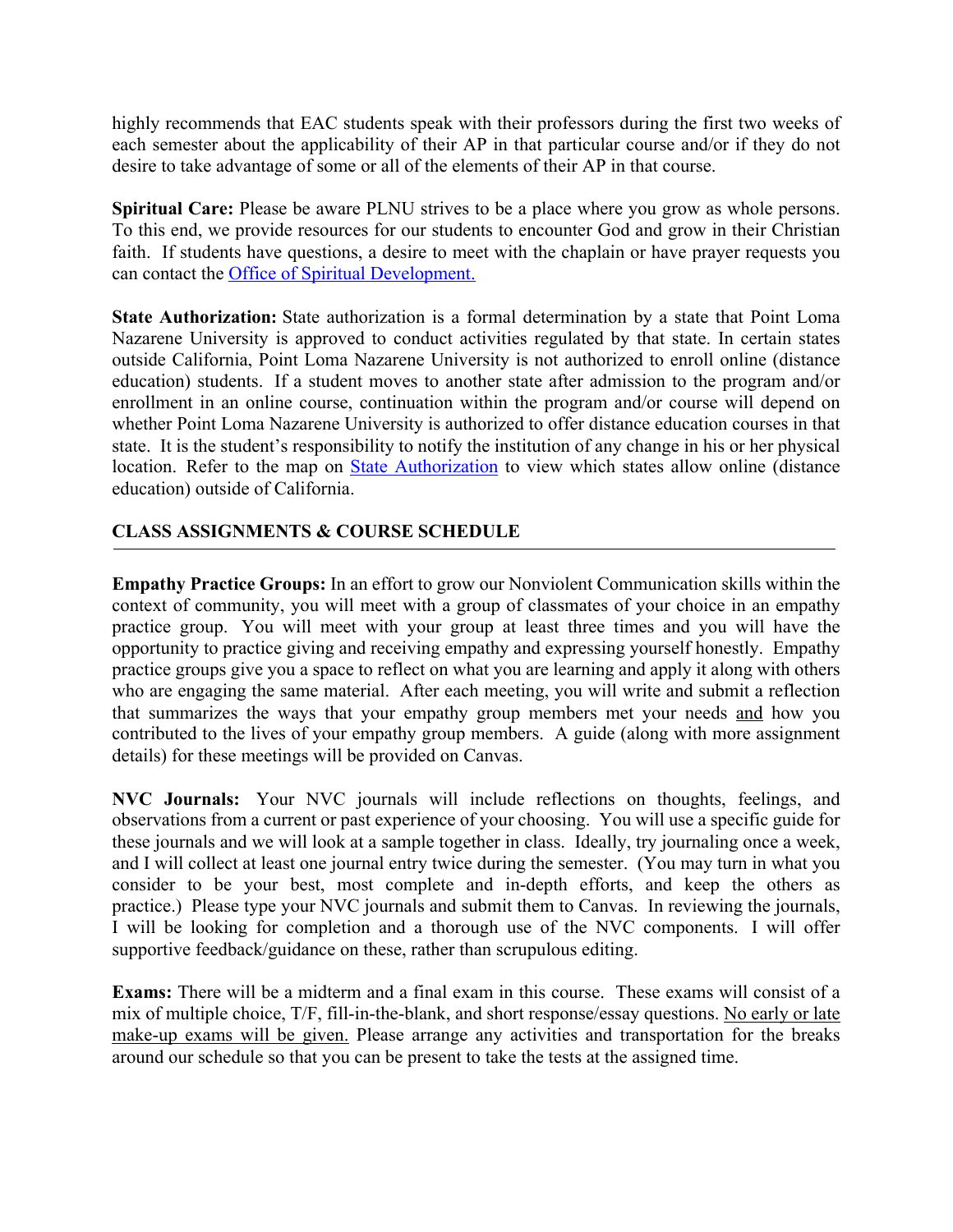**Reading Quizzes and Reading Notes:** You will have quizzes throughout the semester (see course schedule for dates) on the assigned chapters of reading. Quizzes will consist of a mix of multiple choice, T/F, fill-in-the-blank, and short response/essay questions. Please make sure that you have a tablet or laptop with you in class to complete the quiz on Canvas with Honorlock proctoring. You may not take quizzes on your phone. If you do not have a laptop or tablet to bring to class that is set up with Honorlock, please let Dr. Raser know in advance. **At the end of the semester, the quiz with the lowest score will be dropped.**

Please bring one sheet of paper (8.5 x 11, front and back) of handwritten notes to class as an aid for the quiz. You can receive up to 5 points for turning in your notes with your quiz if at least one side of the page is fully complete and your notes adequately cover both chapters of reading. These should be your own original notes – no credit will be given if they appear identical to a classmate's notes.

**Quiz Policy:** Quizzes will not be given early. If you are absent (for illness, travel, Covid-related isolation or quarantine) on the day of a quiz, that first quiz grade will be dropped. If you miss more than one quiz, make-up quizzes will only be given if you have an illness or other personal hardship and you notify me in advance of your absence. Exception to this policy: a first and subsequent missed quiz may be made up only for instances of university approved absences (debate team, athletic team travel, field trip for another class, etc.). Reading quizzes will be given at the beginning of class. If you come late to class, you will not be given extra time to complete a quiz.

**Final Project:** You will develop and produce a final creative project for this class that reflects and extends your learning and interests in the course. You will choose a topic from the course that you would like to explore further (i.e.: self-disclosure, expressing anger, long-distance relationships) and a genre/modality for how to explore that topic (a video, podcast, magazine, social media campaign, website, NVC letters, game, etc.) You will submit a tangible/deliverable component of your project to Canvas and present your project to the class in a graded presentation with quality visuals. We will talk about examples in class so that you can brainstorm ideas and receive feedback on your project proposal before starting your project. You may complete this project and presentation individually, or with a partner of your choice.

**In-Class (or Canvas) Assignments:** At times, you will be given short assignments or exercises in class (or on Canvas) that are worth points toward your final grade. These assignments may include written responses/reflections, collaborations, podcast notes, etc. The point value for these assignments may vary, but will be clearly designated on the assignment.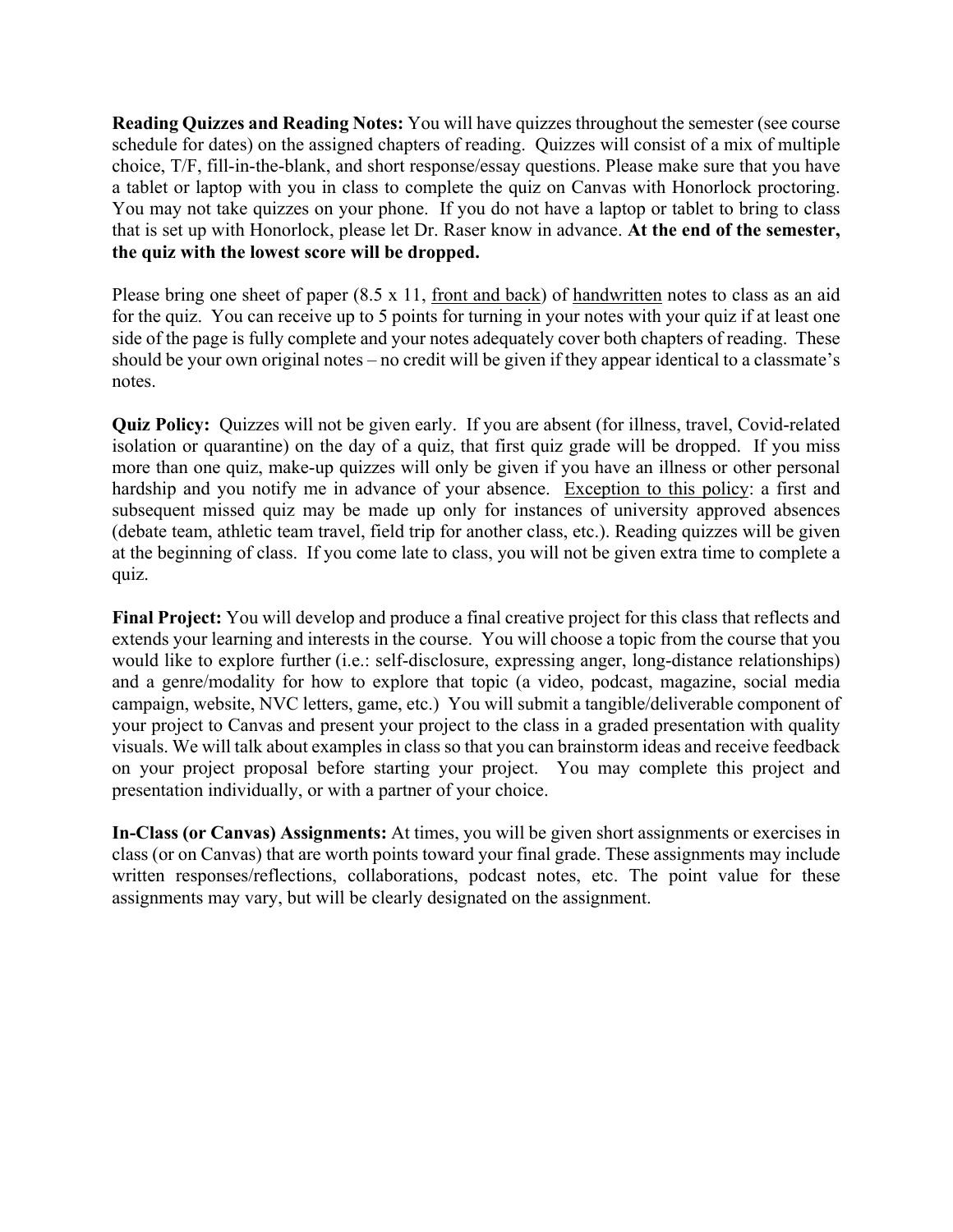#### **ASSESSMENT & GRADING**

| Grade Scale (% to Letter): |       |               |       |
|----------------------------|-------|---------------|-------|
| 93-100                     | A     | 73-76.9%      | C     |
| 90-92.9%                   | A-    | 70-72.9%      | $C$ - |
| 87-89.9%                   | $B+$  | $67 - 69.9\%$ | $D+$  |
| 83-86.9%                   | B     | 63-66.9%      | D     |
| 80-82.9%                   | $B -$ | $60 - 62.9\%$ | $D$ - |
| 77-79.9%                   | $C+$  | $0-59$        | F     |

**Rounding:** Typically, grades follow the scale above and are not rounded up. Rounding of grades is only done in rare circumstances when the percentage point after the decimal is extremely close to the next grade and the student has demonstrated exemplary participation and effort in the course. **Any possible changes are made by instructor discretion; please do not request that your grade be rounded up.**

#### **Point Distribution**

| <b>COURSE REQUIREMENTS</b>                                          | <b>Number of Points</b><br><b>AVAILABLE</b> | <b>Number of Points</b><br><b>I EARNED</b> |
|---------------------------------------------------------------------|---------------------------------------------|--------------------------------------------|
| Reading Quizzes and Notes (25 pts each x 5)                         | 125                                         |                                            |
| NVC Journals $1 & 2$                                                | 50                                          |                                            |
| <b>Empathy Practice Group Reflections</b>                           | 45                                          |                                            |
| Midterm Exam                                                        | 60                                          |                                            |
| Final Exam                                                          | 100                                         |                                            |
| Final Project & Presentation                                        | 100                                         |                                            |
| In-Class (or Canvas) Assignments                                    | 50                                          |                                            |
| <b>TOTAL</b>                                                        | 530                                         |                                            |
| - Absence/Tardy penalties (15 pts. per absence<br>after 2 absences) | (e.g., 3 absences<br>$= -15$                |                                            |

**NOTE:** There may be adjustments made to the point values/totals listed above. Each assignment will be clearly marked with the point value when assigned in class or on Canvas.

Student grades will be posted in the Canvas grade book after each assignment has been graded. It is important to read the comments written on your assignment or posted on Canvas as these comments are intended to help you improve your work.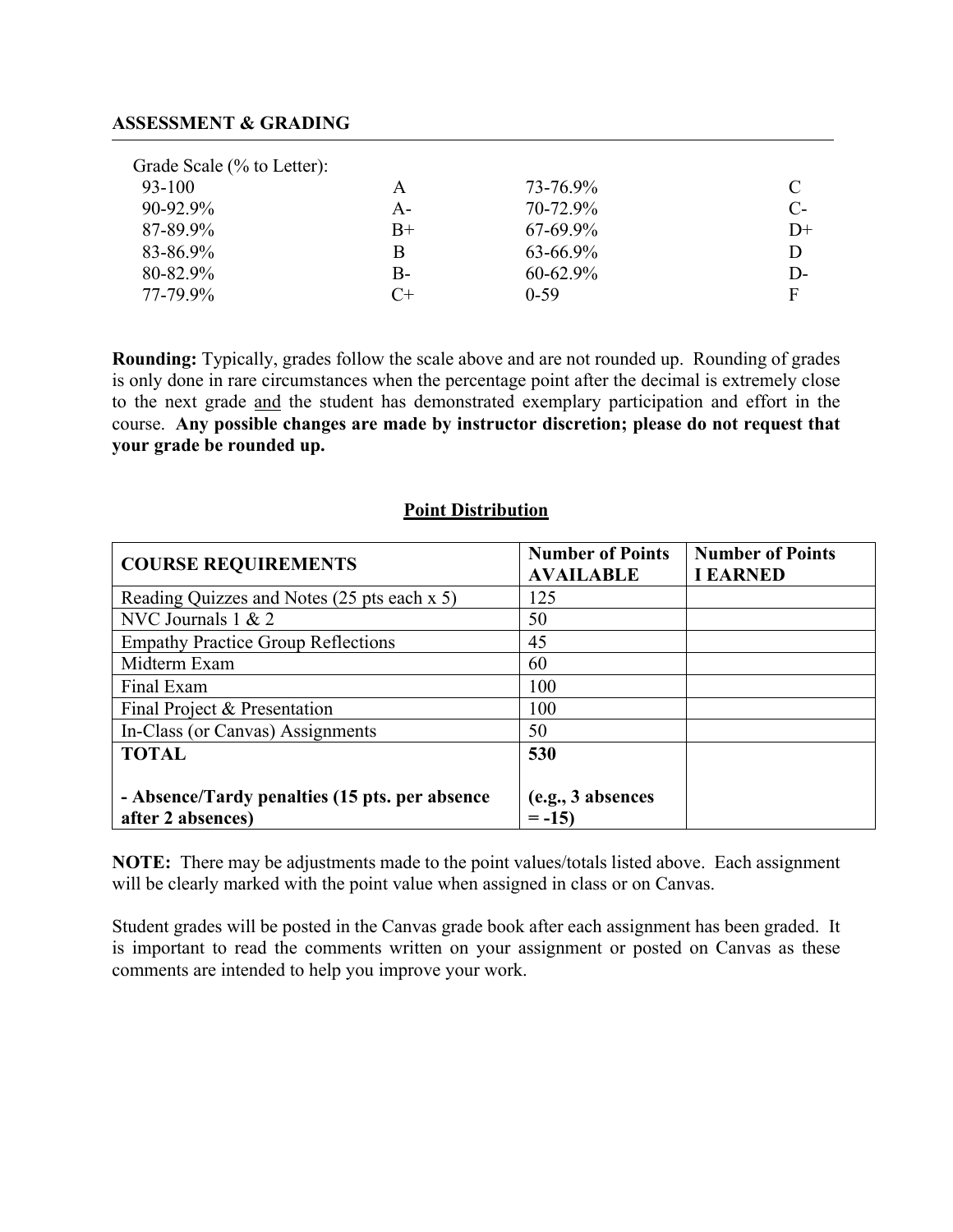# **Tentative Course Schedule**

- Subject to change with fair notice.
- Please complete reading prior to arriving at class on the assigned due date.

| WK             | Date                | In-Class                              | Reading/Assignments Due                    |
|----------------|---------------------|---------------------------------------|--------------------------------------------|
| 1              | T1/11               | Welcome/Course Intro on Zoom          | Review the Course Syllabus & Schedule      |
|                | $\overline{W}$ 1/12 | Self-Introduction Video               | Complete your Self-Intro Video on          |
|                |                     |                                       | Canvas – due by $11:59$ pm                 |
|                | F 1/14              | Self-Introduction Video Responses     | Complete your three responses to peer      |
|                |                     |                                       | videos on Canvas by 11:59 pm               |
| $\overline{2}$ | M 1/17              | <b>MLK</b> Holiday                    | No Class                                   |
|                | W 1/19              | Definitions and Principles of         | Close Encounters Ch. 1                     |
|                |                     | <b>Relational Communication</b>       | NVC Ch. 1                                  |
|                | F 1/21              | Giving from the Heart                 |                                            |
| 3              | M 1/24              | Communicating Identity                | Close Encounters Ch. 2                     |
|                |                     | <b>Practice Reading Quiz (Ch's 2)</b> | NVC Ch. 2                                  |
|                | W 1/26              | <b>Communication that Blocks</b>      |                                            |
|                |                     | Compassion                            |                                            |
|                | F1/28               | Forces of Social Attraction           | Close Encounters Ch. 3                     |
|                |                     | <b>Reading Quiz (Ch's 3)</b>          | NVC Ch. 3                                  |
|                |                     |                                       | Prepare notes for quiz                     |
| $\overline{4}$ | M 1/31              | Forces of Social Attraction           |                                            |
|                |                     |                                       |                                            |
|                | W 2/2               | Observing without Evaluating          |                                            |
|                | F2/4                | <b>Managing Uncertainty</b>           | Close Encounters Ch. 4                     |
|                |                     |                                       | NVC Ch. 4                                  |
| 5              | M 2/7               | Identifying and Expressing Feelings   |                                            |
|                | W 2/9               | <b>Changing Relationships</b>         | Close Encounters Ch. 5                     |
|                |                     | <b>Reading Quiz (Ch's 5)</b>          | NVC Ch. 5                                  |
|                |                     |                                       | Prepare notes for quiz                     |
|                | F2/11               | Changing Relationships                |                                            |
| 6              | $M$ 2/14            | Taking Responsibility for our         |                                            |
|                |                     | Feelings                              |                                            |
|                | W 2/16              | Revealing and Hiding Ourselves        | Close Encounters Ch. 6                     |
|                |                     | <b>Reading Quiz (Ch's 6)</b>          | NVC Ch. 6                                  |
|                |                     |                                       | Prepare notes for quiz                     |
|                | F2/18               | Meet with your Empathy Groups.        | <b>Empathy Practice Group Reflection 1</b> |
|                |                     | Dr. Raser at Western States Com       | <b>Due</b> by Sun $2/20$ at $11:59$ pm     |
|                |                     | Conference. No in-person class.       |                                            |
| $\overline{7}$ | M 2/21              | Listen to Rising Strong Ch. 6         | Listening Guide Due on Rising Strong       |
|                |                     | Audiobook Chapter.                    | Ch 6: Sewer Rats and Scofflaws             |
|                |                     | Dr. Raser at Western States Com       | Audiobook Chapter on Canvas                |
|                |                     | Conference. No in-person class.       |                                            |
|                | W 2/23              | Revealing and Hiding Ourselves        |                                            |
|                | $F$ 2/25            | <b>Making Requests</b>                |                                            |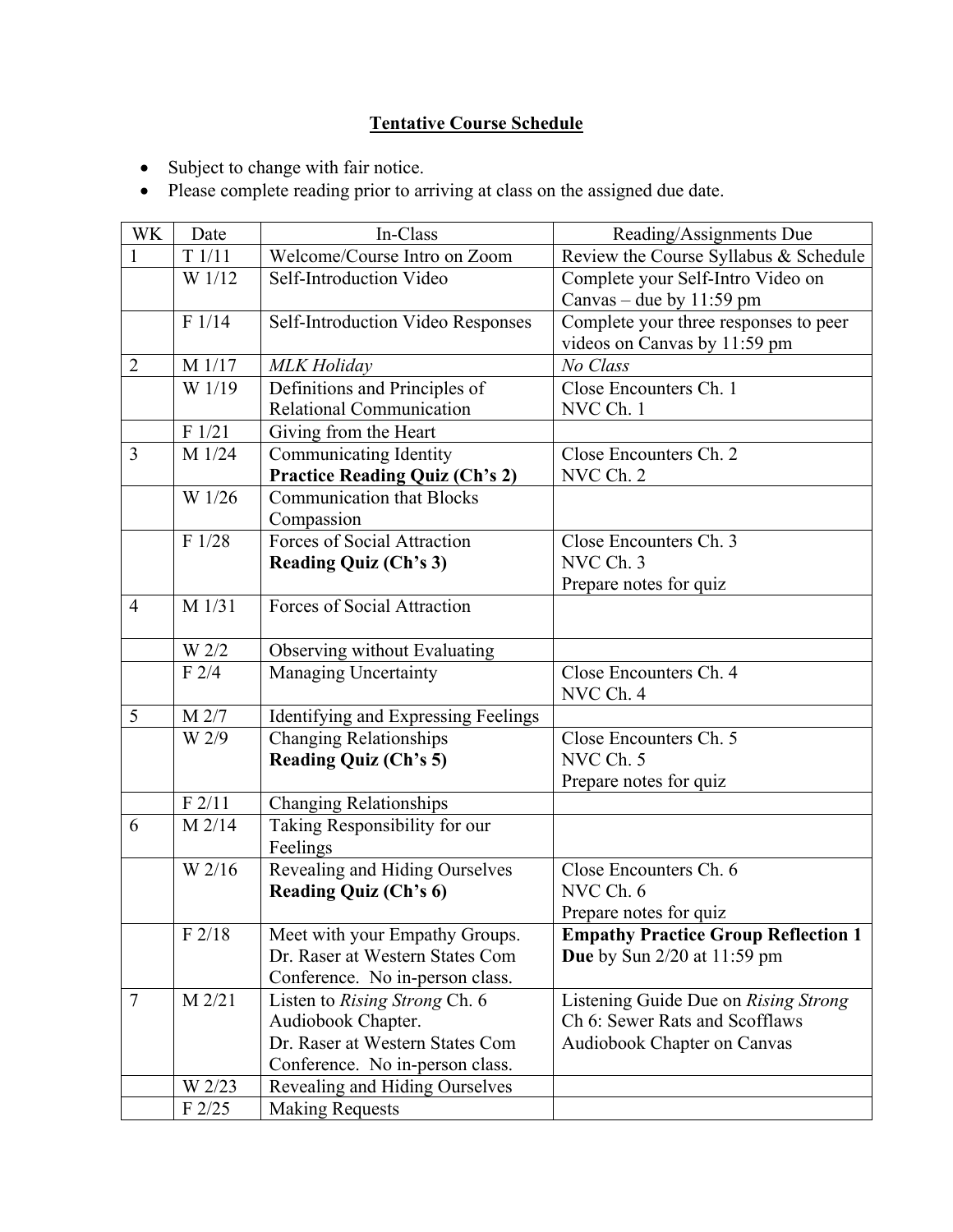| 8  | M 2/28              | <b>Communicating Closeness</b>           | Close Encounters Ch. 7                     |
|----|---------------------|------------------------------------------|--------------------------------------------|
|    |                     | <b>Reading Quiz (Ch's 7)</b>             | NVC Ch. 7                                  |
|    |                     |                                          | Prepare notes for quiz                     |
|    | W 3/2               | Communicating Closeness                  |                                            |
|    | F3/4                | Receiving Empathically                   | <b>NVC Journal 1 Due</b>                   |
| 9  | $3/7 - 3/11$        | <b>Spring Break</b>                      | No Classes                                 |
| 10 | M 3/14              | Styles of Love and Attachment            | Close Encounters Ch. 8                     |
|    |                     |                                          | NVC Ch. 8                                  |
|    |                     |                                          |                                            |
|    | W 3/16              | The Power of Empathy                     |                                            |
|    | F 3/18              | <b>Midterm Exam</b>                      | Midterm Exam (Ch. 1-7 of CE & NVC)         |
|    |                     |                                          | Please note: The midterm will not be       |
|    |                     |                                          | given before or after this date/time.      |
| 11 | M 3/21              | Maintaining Relationships                | Close Encounters Ch. 9 & 10                |
|    |                     | <b>Discuss Final Projects</b>            | NVC Ch. 9                                  |
|    |                     |                                          |                                            |
|    | W 3/23              | Connecting Compassionately with          | <b>Empathy Practice Group Reflection 2</b> |
|    |                     | Ourselves                                | Due                                        |
|    | F3/25               | <b>Communicating Sexually</b>            | Podcast reflection due on Canvas before    |
|    |                     | Class Discussion on Podcast,             | class                                      |
|    |                     | Just Sex                                 |                                            |
| 12 | $M \overline{3/28}$ | Coping with Conflict                     | Close Encounters Ch. 11                    |
|    |                     | Reading Quiz (CE Ch 11 & NVC             | NVC Ch. 10                                 |
|    |                     | Ch 10                                    | Prepare notes for quiz                     |
|    | W 3/30              | Coping with Conflict                     |                                            |
|    | F 4/1               | <b>Expressing Anger Fully</b>            |                                            |
| 13 | M 4/4               | Dominance and Power Plays                | Close Encounters Ch. 12                    |
|    |                     | <b>Conflict Resolution and Mediation</b> | NVC Ch. 11                                 |
|    |                     |                                          | Final project plan due on Canvas           |
|    | W 4/6               | Hurting the Ones We Love                 | Close Encounters Ch. 13 & 14               |
|    |                     | Reading Quiz (CE Ch 13 & NVC             | NVC Ch 12 & 13                             |
|    |                     | Ch 12)                                   | Prepare notes for quiz                     |
|    | F 4/8               | Relationship Repair and                  |                                            |
|    |                     | Reconciliation                           |                                            |
| 14 | $M$ 4/11            | The Protective Use of Force              | <b>NVC Journal 2 Due</b>                   |
|    |                     | Liberating Ourselves and                 |                                            |
|    |                     | <b>Counseling Others</b>                 |                                            |
|    | W 4/13              | <b>Ending Relationships</b>              | Close Encounters Ch. 15                    |
|    |                     | <b>Expressing NVC Appreciation</b>       | <b>NVC 14</b>                              |
|    |                     |                                          | NVC Appreciation notes due on Canvas       |
|    | F4/15               | <b>Easter Break</b>                      | No Class                                   |
| 15 | M 4/18              | <b>Easter Break</b>                      | No Class                                   |
|    | W 4/20              | <b>Final Project Presentations</b>       | Project materials due to Canvas by         |
|    |                     |                                          | $11:59$ pm                                 |
|    | F 4/22              | <b>Final Project Presentations</b>       |                                            |
| 16 | M 4/25              | <b>Final Project Presentations</b>       |                                            |